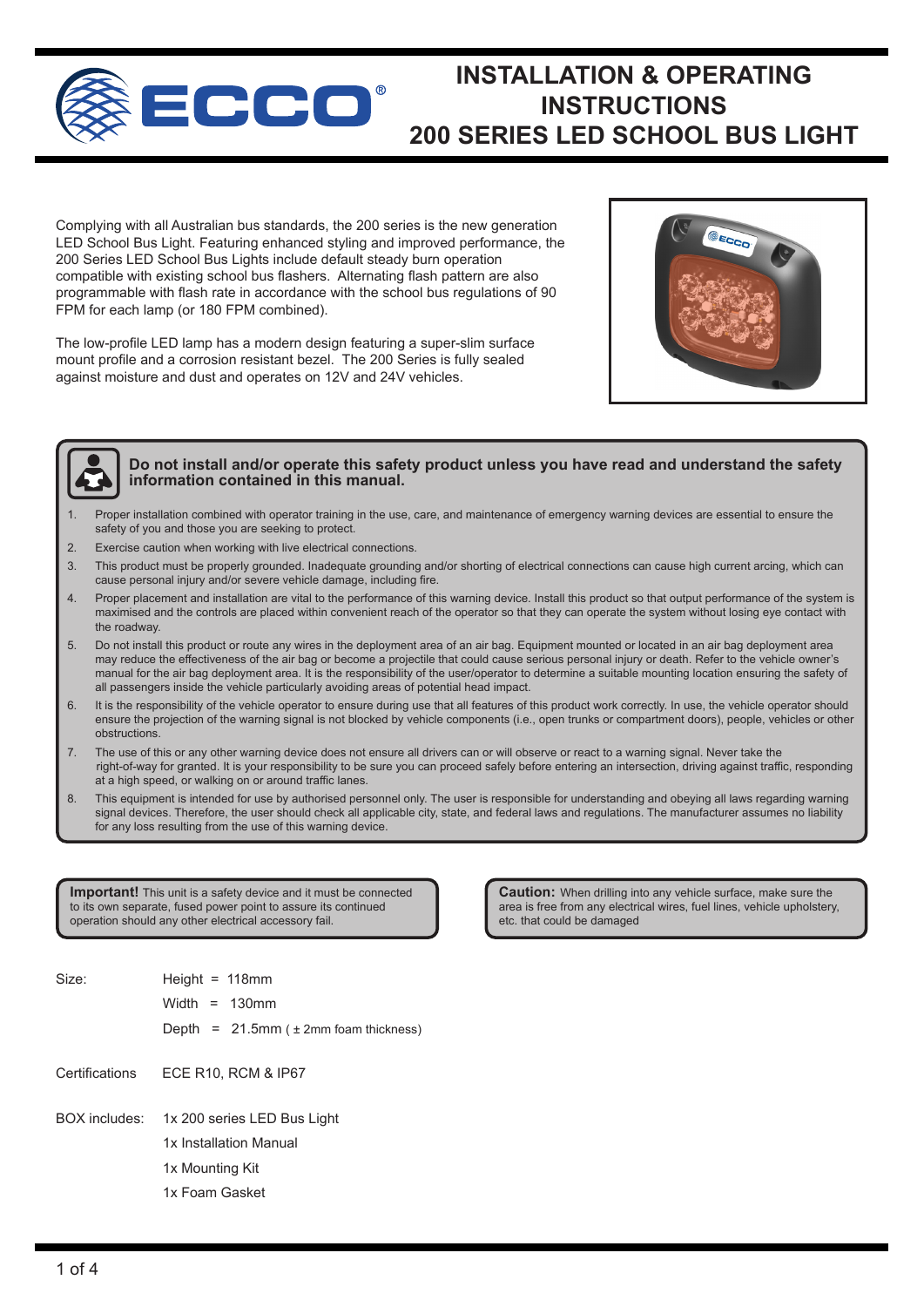## Flash Patterns

The units can be configured to flash the following patterns (in the order below) by momentarily making contact with the blue wire to a ground point as described in the wiring section. The LED head must be powered through the black and red wires to allow pattern selection.

| <b>Pattern</b>         | <b>Description</b>                                                  | Sync       |
|------------------------|---------------------------------------------------------------------|------------|
| 1 - Steady Burn.       | This is default and intended to work with<br>existing bus flashers. | N/A        |
| 2 - Flash Phase A.     | Single flash, 90 fpm each side                                      | <b>YFS</b> |
| I 3 - Flash Phase B. I | Single flash, 90 fpm each side                                      | YFS        |

Patterns 2 and 3 are intended to run from a constant voltage signal, which then requires a time delay once the doors are closed. This is for vehicles with dedicated control modules.

| I OPERATING VOLTAGE                    | DC 9~32V                         |
|----------------------------------------|----------------------------------|
| I OPERATING CURRENT                    | Max. 1.3A (12V); 0.65A (24V)     |
| LED COLOUR                             | Amber                            |
| <b>OPERATING</b><br><b>TEMPERATURE</b> | $-30^{\circ}$ C $-+55^{\circ}$ C |
| <b>PATTERNS</b>                        | 3                                |

# **200 series LED School Bus Light Synchronisation Wiring Diagram**

## **Wiring**

**Wire functions are as follows: any unused wires to be trimmed or insulated**

- Negative. Connect to either the battery negative terminal or a suitable chassis point. **Black Wire:**
- Power. Switch to battery positive to operate the module. Must be powered through the fuse, located as close to the battery terminal as possible. **Red Wire:**
- Pattern Select: Touch to negative momentarily to cycle through available flash patterns (see flash pattern/timing table for configurations). This wire must be insulated once installed to prevent accidental pattern changes. **Blue Wire:**
- Synchronised Flash: Only required if using synchronised flash patterns. Program left hand side modules to phase A and right to phase B and then connect yellow wires together. As shown in diagram. **Yellow Wire:**

The 200 series LED School Bus Light exceeds the minimum light output requirements at all angles required for state and territory school bus regulations.

The optical surface (Amber area below) of the 200 series LED School Bus Light is 63.75cm² which is greater than the 60cm² area required for the state and territory school bus regulations.

Test report available upon request.



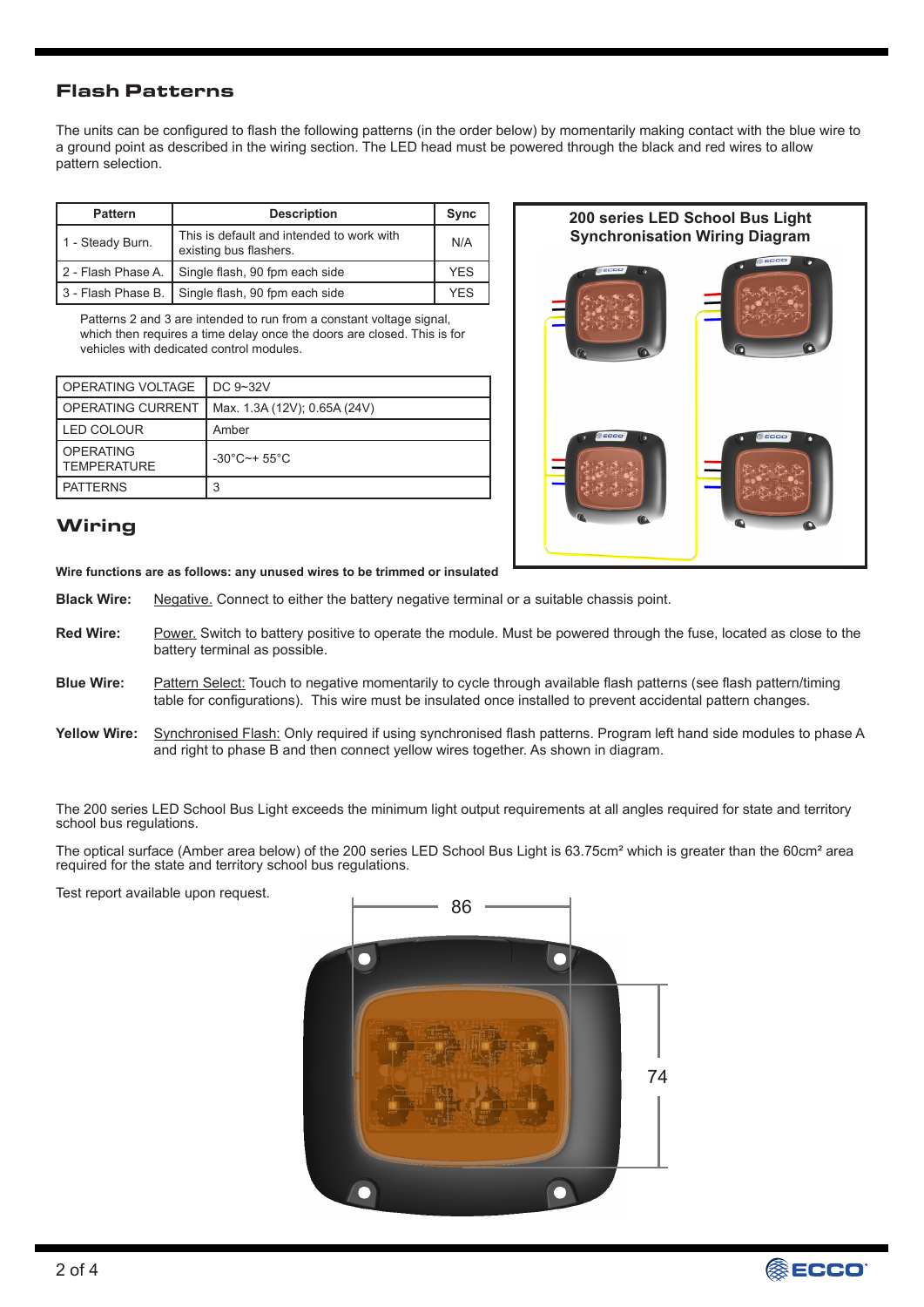## Mounting

Before installation, examine the Directional LEDs for transit damage. Do not use damaged or broken parts. The mounting location should be in accordance with the specifications of the relevant state or territory school bus regulations.

To mount the lamp, drill four M5 clearance holes in the required position in the vehicle, to match the four fixing holes on the 200 Series LED School Bus Light. A further hole will be required to allow the cable to enter the vehicle (See diagrams 1 & 2 for measurements). Fit the 200 Series LED School Bus Light using the four M5 screws and nuts as shown in the diagram below, with the gasket provided between the 200 Series LED School Bus Light and the vehicle. Recommended tightening torque - 1.5Nm.